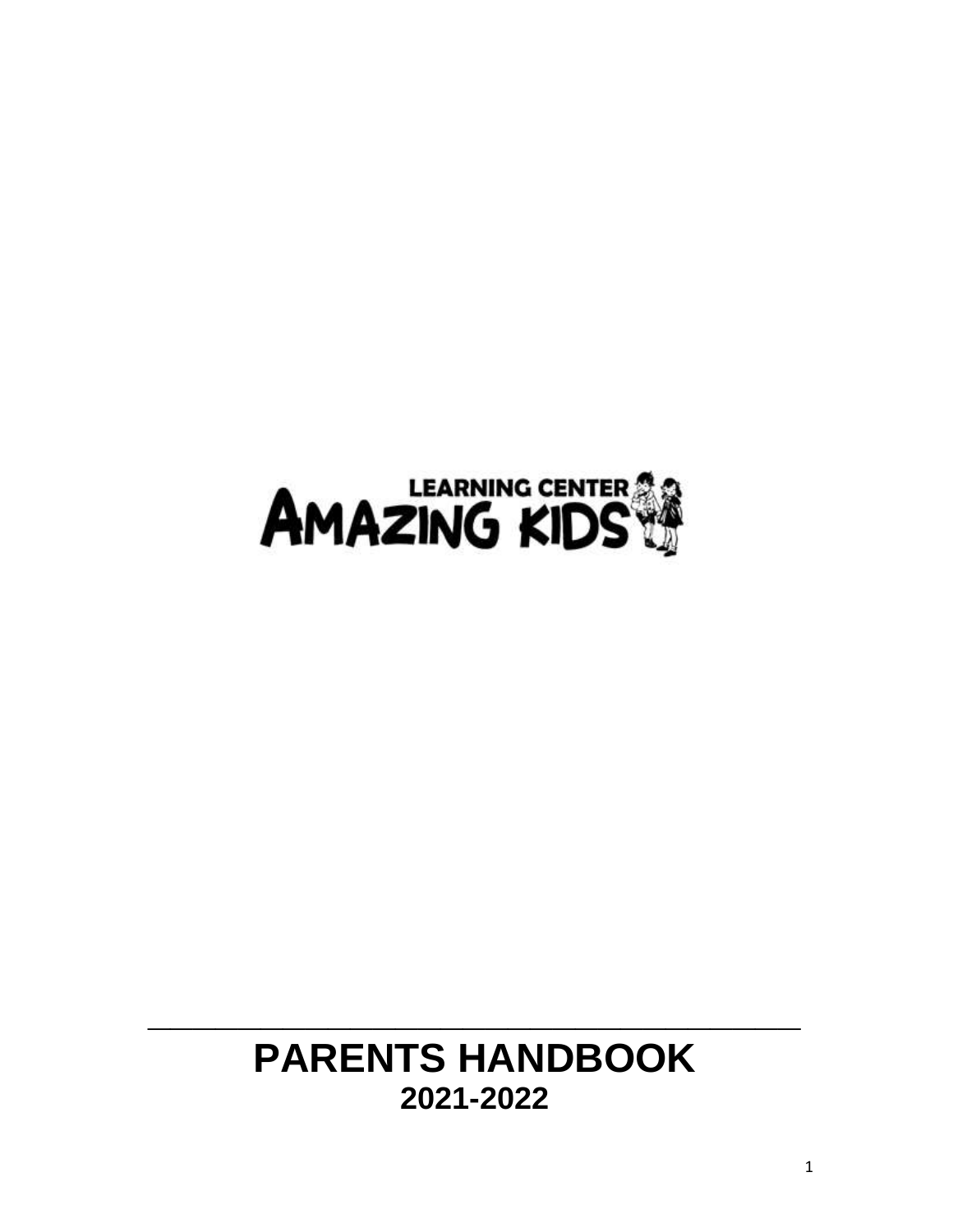# **The Program**

Our program concentrates on fostering initiative, creativity and thinking skills through activities that will enhance the children's abilities to communicate, solve problems, practice interpersonal social skills and develop with self-confidence.

All that we expect of the children is that they come to school, be themselves, and have respect for others. What we expect of parents and guardians *is* that you have read the operating procedures in this handbook and in supplemental notes and newsletters. Feel free to be a part of the school, offering suggestions, comments and constructive criticism.

The school *is* open to all children, regardless of race, nationality, or creed, who may benefit from our type of program.

*Age* groupings are generally based on the child's age. Groupings are flexible and a child may be moved from one group to another to meet special needs. *Age* groups intermingle according to the standards of the New York State Office of Children and Family Services, The Connecticut Department of Health, The New York City Department of Health, or any other regulatory agency with which we are affiliated.

# **The Staff**

Carefully selected staff members provide supervision, care, and the education of your child. Each classroom is headed by a teacher who has a minimum degree of a *CDA,* also known as the Child Development Associate Degree. Pre-service orientation is provided to all personnel regardless of previous experience. All staff members participate in a continuous program of in-service education and studies for professional advancement. This allows our staff to be aware of the everchanging needs of today's families and the findings of current research.

Per our licensing agencies, all staff members must be fingerprinted and have a background check for child abuse and maltreatment before they can begin working at the center.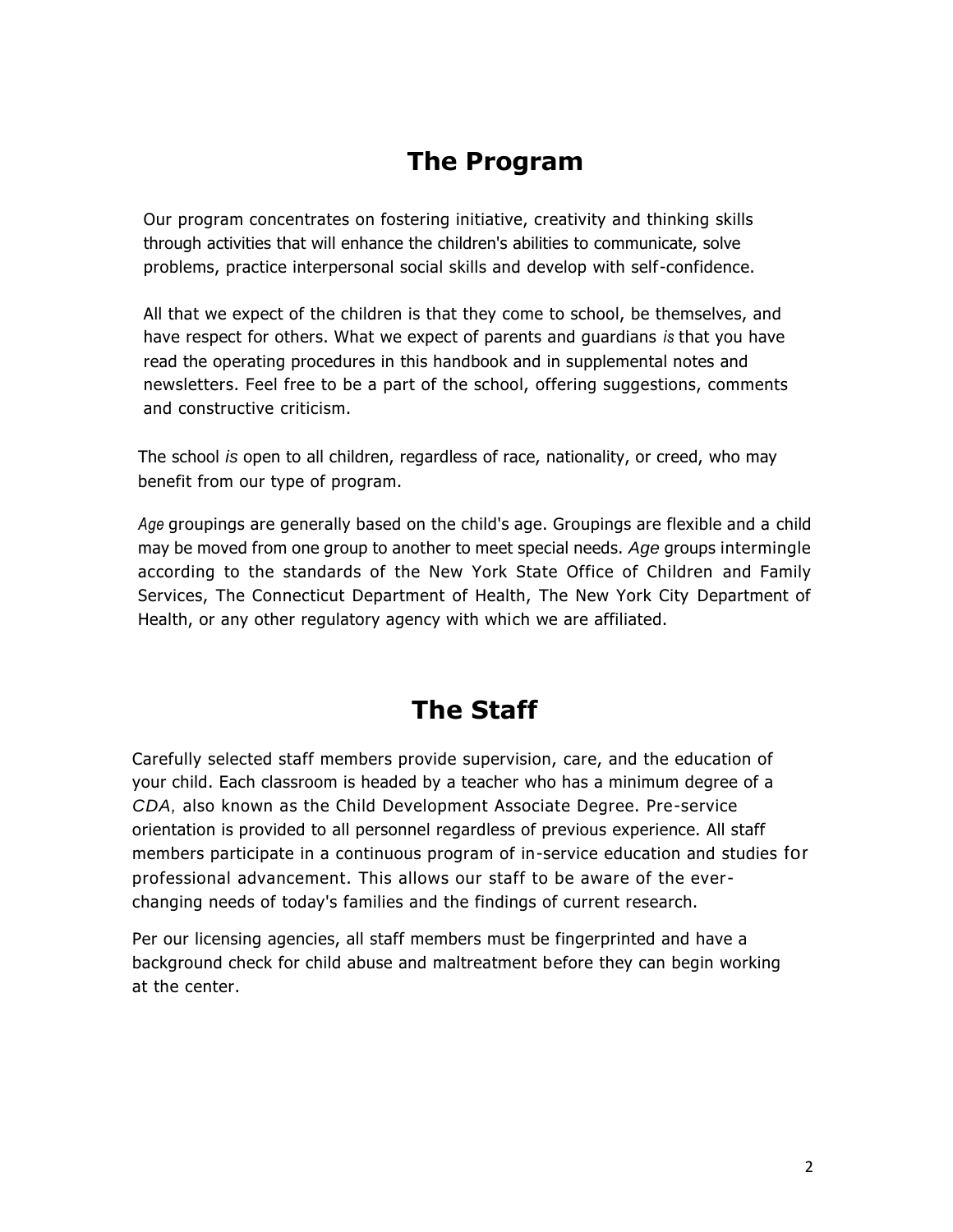### **Admission Requirements**

A preliminary interview and tour of our center *is* required for admission. Parents and staff will discuss a plan to acclimate new children to the center. The plan may include pre-enrollment visits, continued contact and meetings with parents, therefore, gradually bringing in new children.

Parents must complete and sign the following forms:

- Registration Application
- Medical Form (including Lead and TB Tests) & Immunizations Form
- This Policy Statement
- Parent Agreement (Contract)
- Other Forms necessary to *assist* the facility in caring for your child

No child will be admitted to the center without completion of the above forms, required by our licensing agencies. Amazing Kids Learning Center reserves the right to deny child care enrollment at any time prior to, or during actual enrollment.

Should a parent display inappropriate behavior at any time within the childcare facility, management reserves the right to immediately terminate the contractual childcare agreement with those parent/parents/guardians.

Re-registration - A new registration fee, materials fee and deposit will be required.

### **Financial Arrangements/Tuition Policy**

### **(NOT for UPK/3K Program, Self Pays ONLY)**

**Fees** - At the time of actual enrollment, each application must be accompanied by a one-time non-refundable Registration Fee and a non-refundable Material Fee. Additionally, the required one month's deposit will be required to hold your child's spot in our program.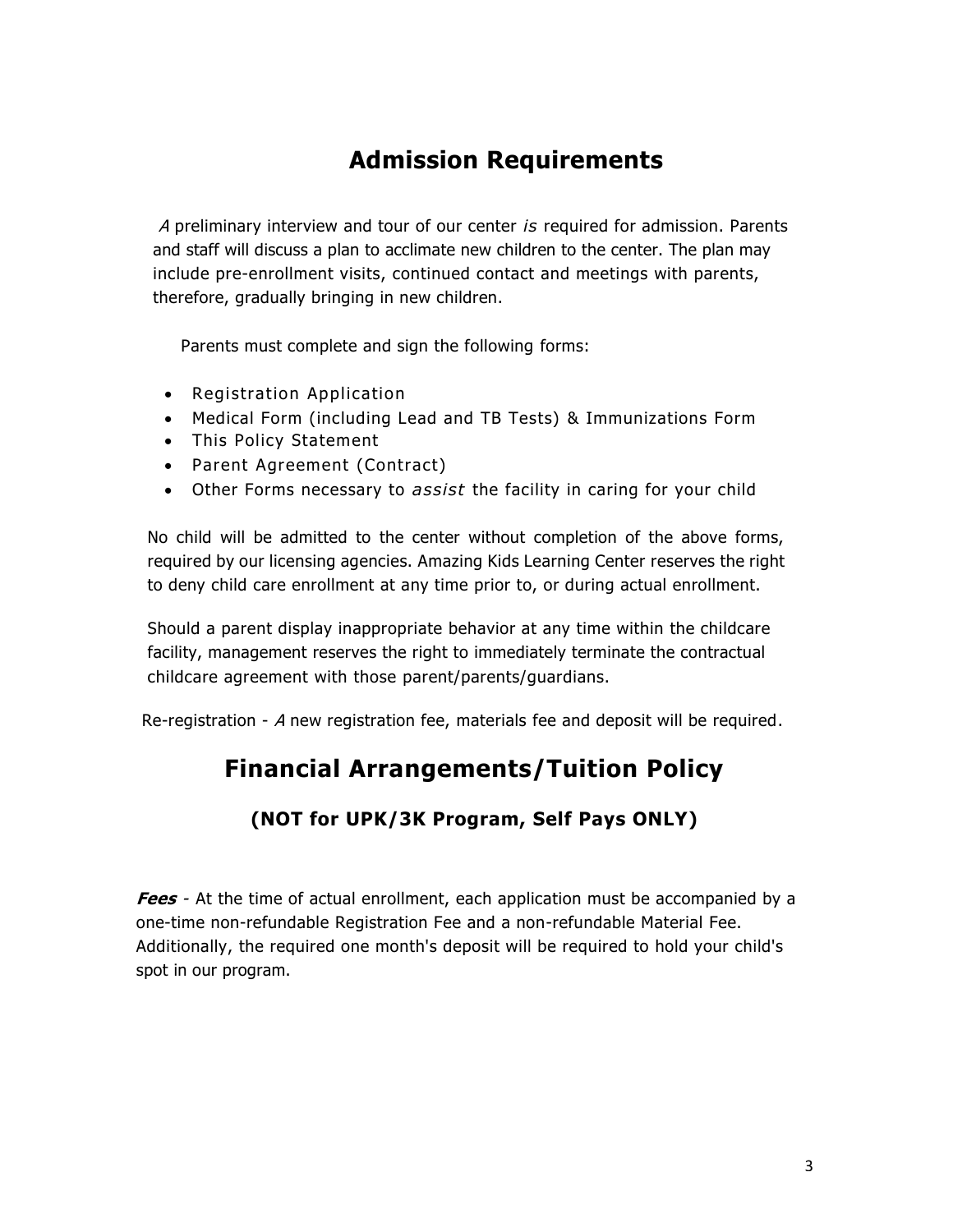**Summer Program Enrollment Fee -** Children enrolling in our summer program will incur a registration fee of \$100. If your child *is* enrolled in our program year round, this fee will be applied to your summer tuition.

**Deposits -** A one (1) month deposit is also required upon enrollment. This deposit will be refunded to you in full after your payment of your child's last month at Amazing Kids Learning Center. Any balances due to the school will be deducted from the deposit. **Deposits cannot be used as payment towards the last month of tuition.** 

**Deposit Upgrades/Downgrades -** Should tuition increase/decrease at any time during enrollment, a charge/credit will be incurred so that the required deposit will equal the current tuition rate.

**One Month Written Notice -** Any time a parent *wishes* to change his/her child's program or withdraw their child from the program, a one (1) month written notice is required. Amazing Kids Learning Center runs on a "monthly schedule" from the first of the month to the last day of the month. Therefore, mid-month withdrawals and/or notice of program change will not be accepted. This policy is strictly enforced.

**Enrollment Date -** The date a parent submits all paperwork and fees to secure a spot for their child.

**Start Date -** The date a child actually begins attendance in the program.

**Availability -** Amazing Kids Learning Center operates and accepts enrollments twelve (12) months of the year. Availability *is* based on first come, first serve basis, and with the receipt of all the necessary fees and paperwork.

Amazing Kids Learning Center does not have a waiting list, but rather holds future enrollment spots when the Registration Fee, the Required Deposit and all necessary paperwork are received. Should you change your mind after having submitted these items, one month written notice is required. The Registration Fee is non-refundable, however, the deposit is refundable if proper notice is given. The term "Monthly Tuition" - refers to the 1s<sup>t</sup> of any given month through the 1s<sup>t</sup> of the following month.

**Payment of Tuition -** Tuition is billed on a monthly basis. If your child *is* enrolled mid-month, the tuition will be pro-rated and calculated accordingly. Tuition is due the first (1s<sup>t</sup>) of each month. Payments made after the  $5<sup>th</sup>$  of the month will incur a \$25.00 late penalty. Unless you have made other arrangements with the Director of the school, please pay each month's tuition on or before the first day of that month.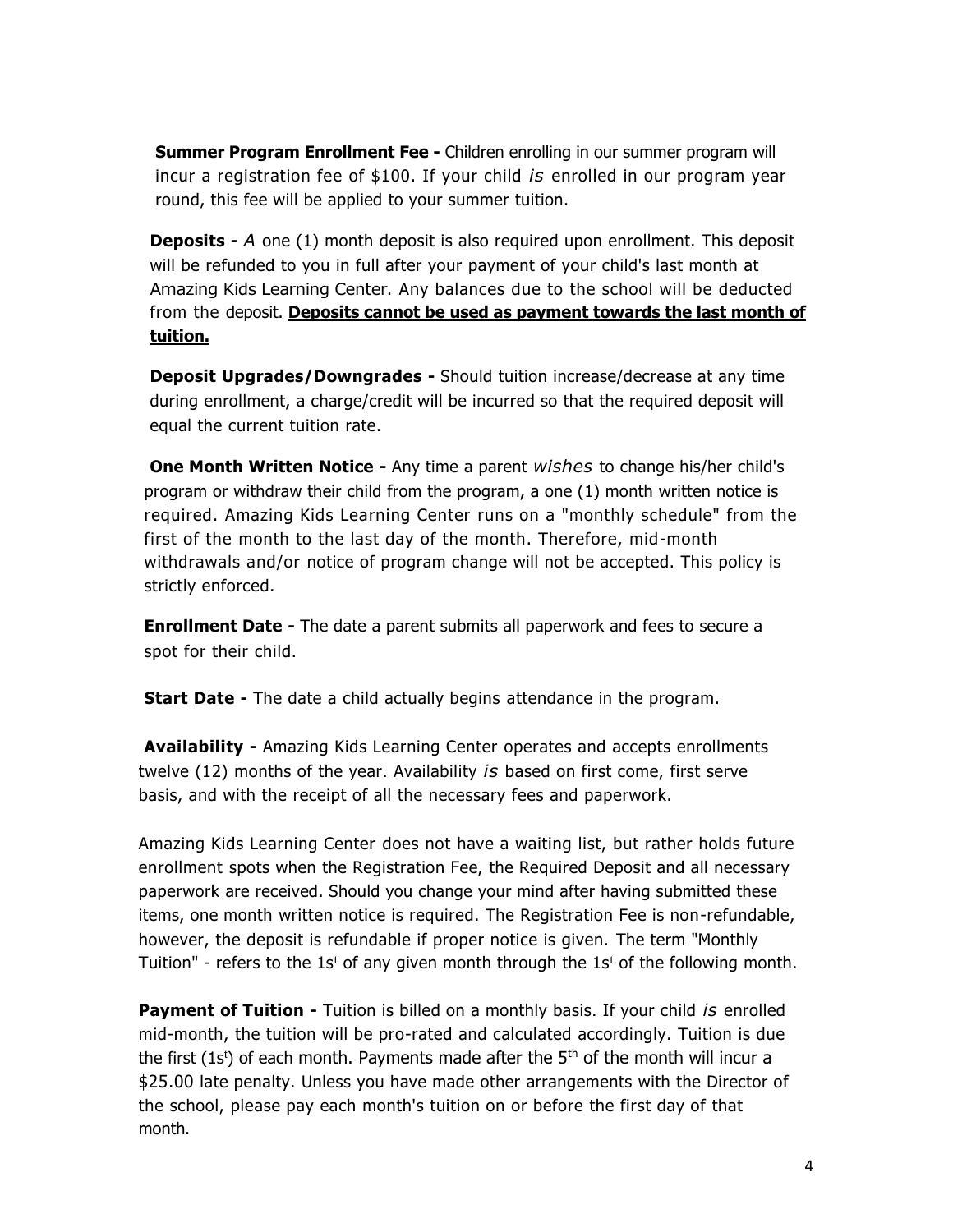**Subsidized Tuition -** *A* parent who qualifies for a subsidy is responsible for the parent portion of the tuition, dictated by their caseworker. All Registration Fees, the Material Fee and the Deposit (equaling the parent portion of the tuition) must be paid upon enrollment. Additionally, all policies contained in this handbook are to be agreed upon. Should a parent fall behind on their parent portion, withdraw from the program without written notice and/or with an outstanding balance, the Subsidy *Agency* will be notified and any further applications from the parent to the Agency will not be accepted until past balances are satisfied. If your subsidy is taken away for any reason, you are responsible for any outstanding tuition that is incurred on your account.

**Sibling Discount -** *A* 10% discount is applicable to the oldest child/children.

**Non-payment of Tuition -** If a parent falls one (1) month behind in payment of tuition fees, the child will not be allowed to attend the center until payment *is*  brought up to date. The child's enrollment spot will not be held. Each case of nonpayment will be reviewed on an individual basis before dismissal occurs.

**Make-up days for** *Absences -* Make-up days and/or switching of days are not permitted.

**Vacation and Holiday Credit -** No credit on tuition is given for scheduled school holidays and vacation periods.

**Extra Days -** Since we are licensed to handle a certain number of children per day, distributed among the various classrooms, we cannot always accommodate requests for extra days. Therefore, if a parent requires an extra day, clearance from management must be obtained. Regardless of the hours used, parents will be charged the current daily fee. We do not offer half days.

**Withdrawals -** *A* one (1) month (the term "month" refers to the 1' day of any given month) written notice must be given to the center in order to withdraw your child. If appropriate notice is not given, parents will be charged for that period and forfeit their deposit. *A* child cannot be withdrawn from the program mid-month. Tuition will not be pro-rated. This policy *is* strictly enforced.

**School Closings -** No credit will be given for school closings due to holidays and/or inclement weather. Additionally, no credits will be given if the center closed for breakdown of the heating systems, electric outages and/or floods.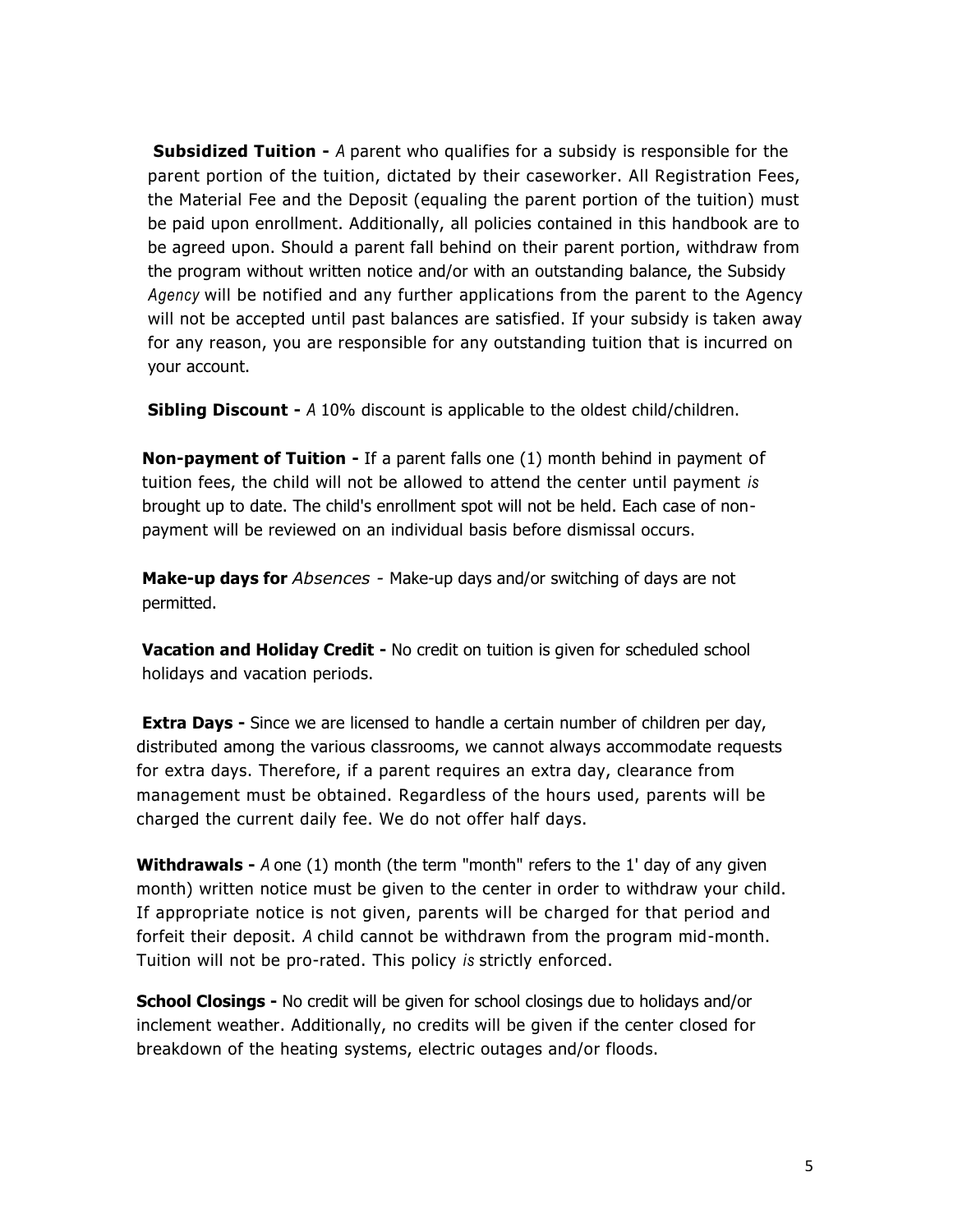Note - Mid-month withdrawals **will not** be pro-rated. Any withdrawal notice given after the  $1S<sup>t</sup>$  of the month is considered notice for the following month. For example, notice given on October  $10<sup>th</sup>$  will be honored on November 1". Therefore, tuition responsibility must be through the end of November.

#### **Drop-Off and pickup times - we offer the following programs:**

- $\div$  Full Day 8:00 AM 6:00 PM
- Part Time Programs customized by center availability and at the discretion of the Center Director.

#### **Late Drop-Off Policy**

 $\div$  In order to maintain a consistent school routine for the children in our facility, children must be present by 9:30 a.m. according to the school clock. Unfortunately, if a family is not able to make it to school by 9:30 a.m. the child will not be allowed into the program in order to not disturb the learning process of the other children. The only exception to this policy is if a family member has called the school and spoke to a staff member regarding an emergency or doctor's appointment and received confirmation that they may attend after this 9:30 a.m. drop off time.

**Authorization to pick up Child -** No child will be released to a person without written parental authorization.

The parent should make every effort to arrive at the center at his or her scheduled pickup time. *A* parent who cannot appear in person should arrange to have a reliable individual, who is on the pickup list, to pick up the child. It is the parent's responsibility to keep the center informed of any changes in home, work or emergency numbers which the staff can call in the event of occasional, accidental lateness.

The staff member who is assigned to work at closing time is expected to remain as long as necessary to care for any children who are not picked up by the designated closing time. Please respect our staff as their time is valuable. Please be aware to leave school grounds before the school closing time.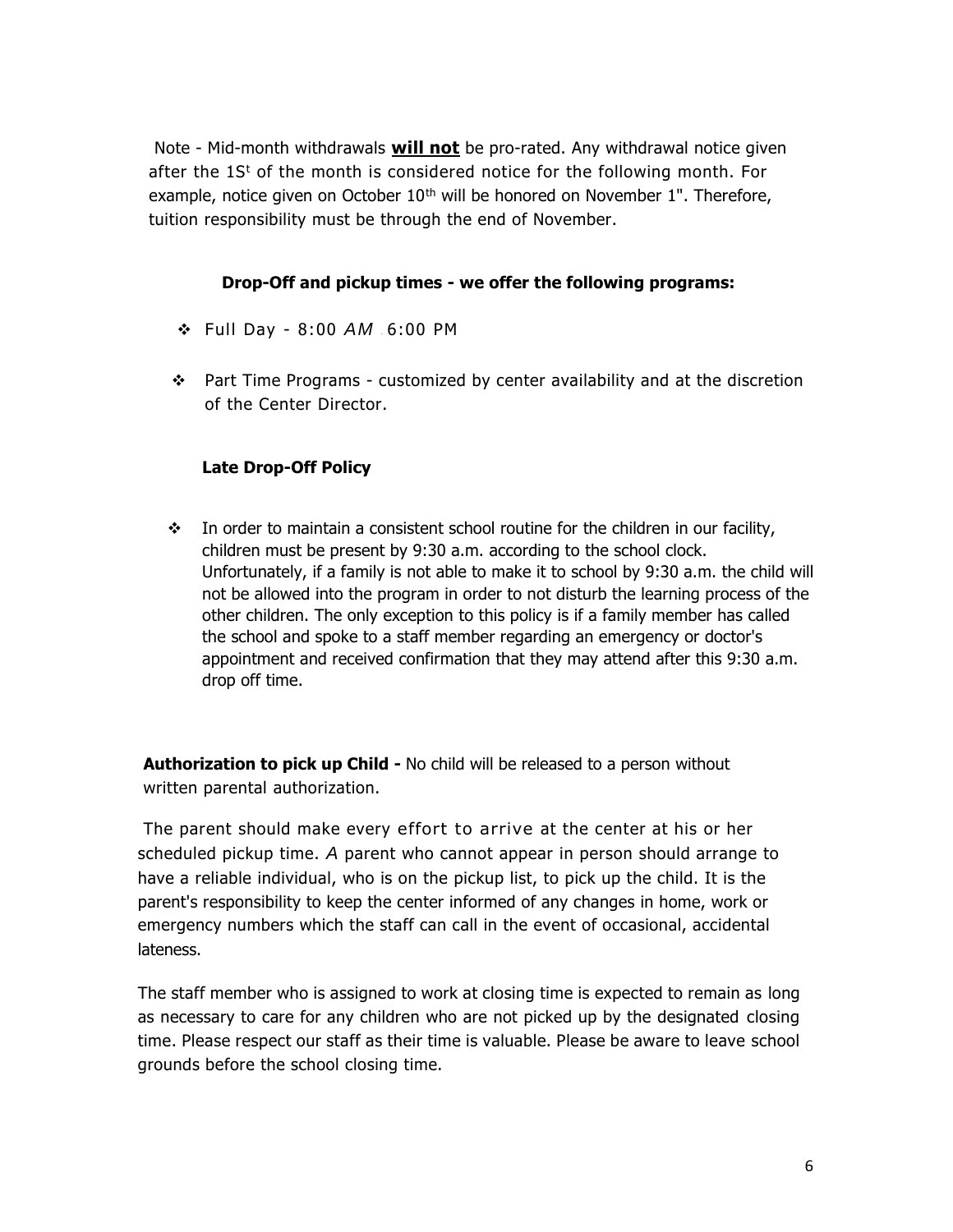**Overtime Charges -** there will be an overtime charge for children consistently dropped off too early or picked up too late. Overtime will be charged as follows:

 $\div$  \$15.00 for the 1<sup>st</sup> 10 minutes/per child  **\$2.00 per minute thereafter/per child** 

We realize that these overtime charges are steep; however, we want the parents to realize that our staff members have home lives and responsibilities of their own. Parents who ignore our strict pickup policy will be asked to withdraw their child from the school.

LATE PENALTIES ARE TO BE PAID DIRECTLY TO THE STAFF MEMBERS WHO CARED FOR YOUR CHILD AFTER HOURS. LATE PENALTIES ARE TO BE MADE IN *CASH.*

### **Late Pick up Procedure**

When a child is not picked up by closing time and no prior notification has been given to the center, the staff person shall attempt to contact a parent.

If contact is not possible with a parent, the emergency contact shall be called to arrange pick up. If contact *is* not possible with the emergency contact, the staff shall wait with the child in the center for one (1) hour after the established closing time.

If no arrangements have been made to pick up the child one (1) hour after the established closing time, we will contact the local police department and Child Protective Services. Custody of the child goes to the police department until the child *is* accepted by the Child Protective Services (CPS). Once in *CPS* custody, the child will be placed in a foster home for the night and an investigation of child neglect will begin. This, of course, is an extreme step to be taken only after all of the options have been exhausted.

The Director shares the above policy with the parents upon admission to the center. Should the parent failed to fulfill his or her responsibility; this can become grounds for dismissal.

# **The Health and Safety of Your Child**

Your child's health is a matter of major importance to all of us. Upon enrollment, you must submit a health form signed by a physician. We also require that the child has updated standard immunizations and a tuberculin clearance. Additionally, please ask your doctor if a lead test is required for your child. This medical form must be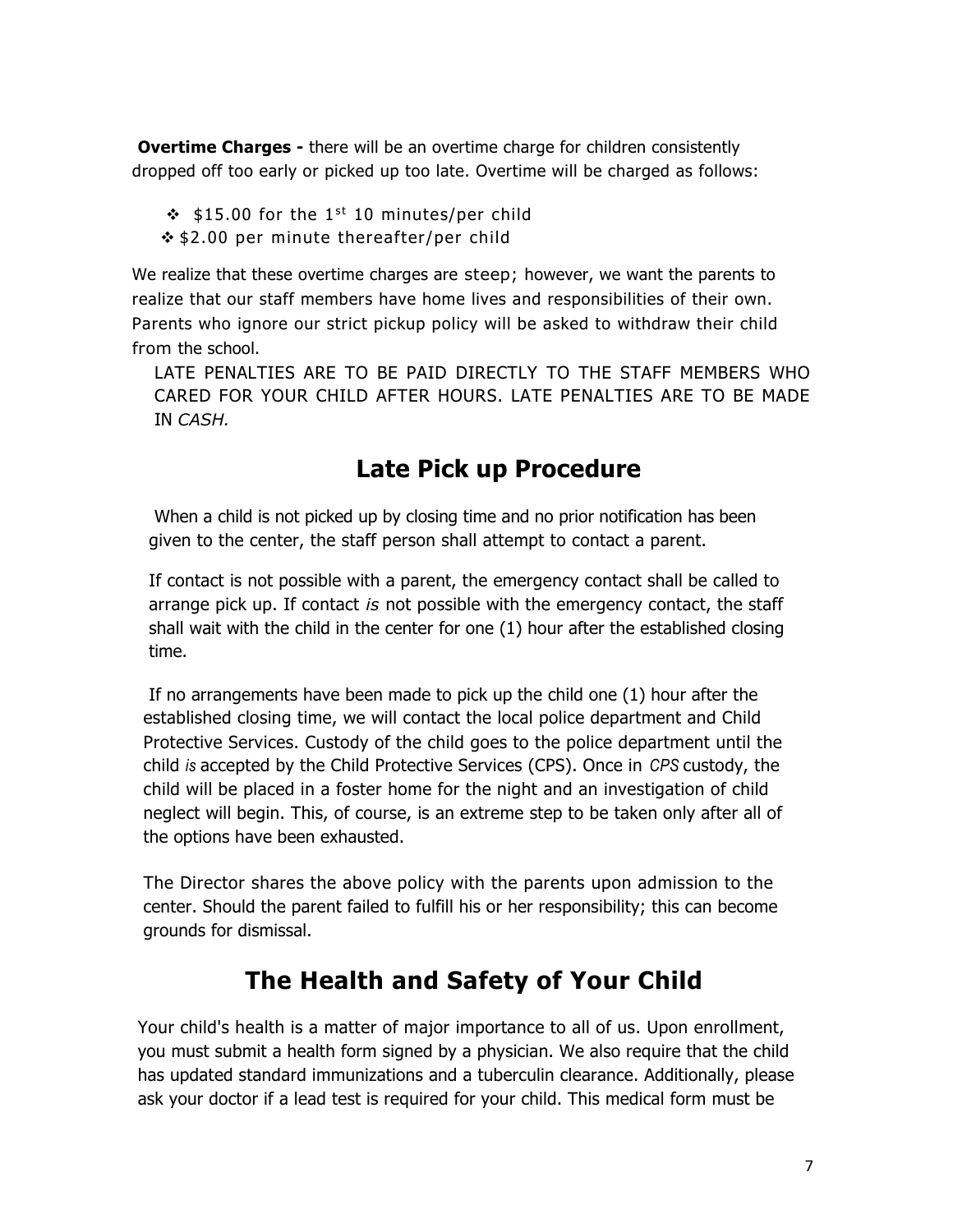updated annually. If you fail to update your child's heath record annually, we have the right to dismiss your child from our program.

If you have chosen not to immunize your child, a letter of religious or personal exemption must be received from your physician and attorney.

*A* daily health inspection *is* given upon each child's arrival at school. The person bringing the child must wait until the inspection is over before leaving the premises. Your child may be sent home, if any symptoms of illness appeared during the day. In such cases, your child will be immediately isolated from the others and you will be contacted for pick up.

To keep infection to a minimum, hand washing *is* stressed often in our centers. Please help us by following up on these practices at home.

#### **Keep Your Child Home If He or She:**

- Has a fever over a 101 or has one had one during the previous 24 hour period.
- Has begun taking an antibiotic within a 24 hour period.
- Has a heavy nasal discharge that is not clear
- Has been diagnosed with conjunctivitis.
- Has been diagnosed with strep throat.
- Has an unexplained rash.
- Has a constant cough.
- Is fussy, cranky, and generally out of sorts.
- Appears ill having a fever, diarrhea or vomiting.
- Has the symptoms of a possible communicable disease. (These are usually sniffles, reddened eyes, sore throat, headache, abdominal pain, and fever.) Please notify the school at once if the child has a communicable disease.

#### **Your Child May Come to School**

- If a cold is over, but a minor clear nasal drip remains.
- If there has been an exposure to communicable disease, but the school must been notified so that the incubation period can be discussed and it can be determined how long your child should stay home.
- If you have a doctor's note stating that your child is noncontagious and can return to school and resume normal activities

### **Medication Administration**

Effective January 31, 2005, licensed or registered child care providers must be in compliance with the new Infection Control Regulations set forth by the Office of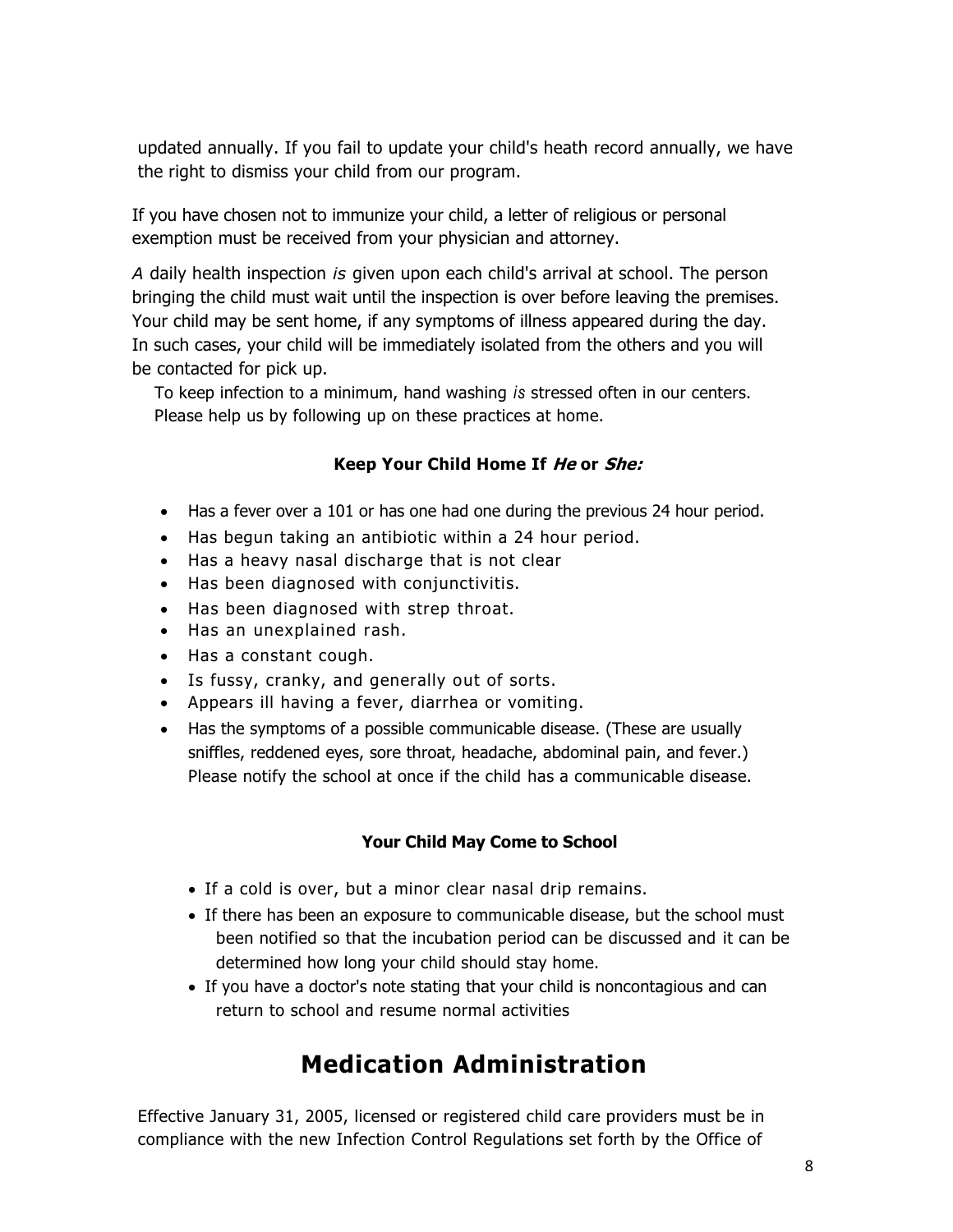Children and Family Service. Designated staff and caregivers have received the mandatory training in Medication Administration Training (MAT) and are now in compliance to administer medications to children.

Necessary medication can be administered, but only under the condition that the medication is prescribed by a doctor, the initial dosage has already been given, and the *signing* of a consent form, consisting of the name of the medicine, and signed by the parent and physician. Any over-the-counter medication must be accompanied by a doctor's note.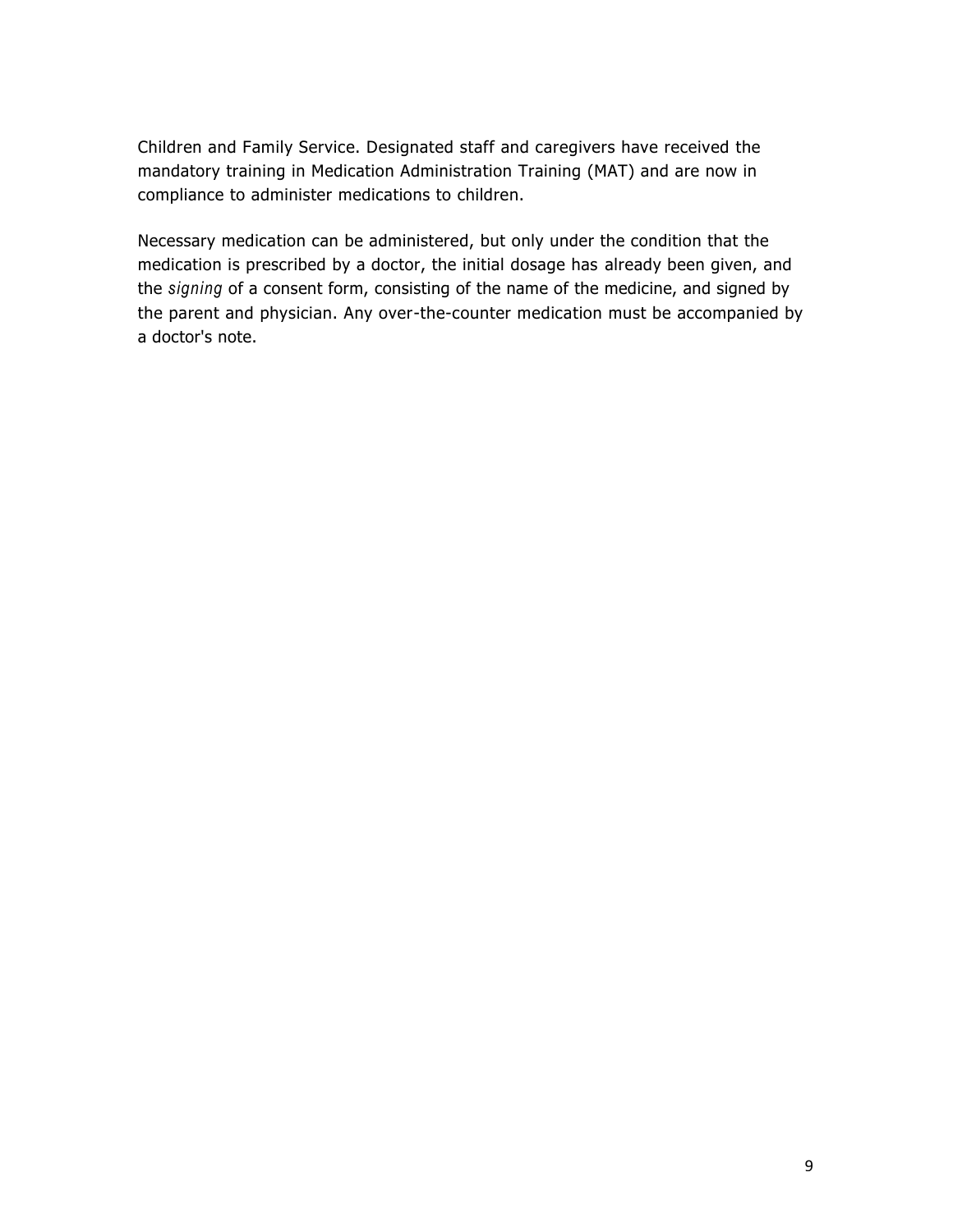### **Medical Emergencies**

In case of an accidental injury, we will make an immediate attempt to contact a parent once the situation *is* under control. If we can't reach you, we will call the child's physician. If necessary, we will also call 911. Until the arrival of a parent or emergency personnel, the Director or an Assistant will be in charge and make all decisions about the care of the child. You will be expected to assume responsibility for any resulted expenses not covered by our insurance. The school will maintain a parents' signed consent form agreeing to this provision. It is to your child's benefit that you keep the school up to date on phone numbers, emergency numbers, and other pertinent information.

### **Inappropriate Behavior Policy**

Behaviors that harm another child, staff members, or themselves, as well as, inappropriate language, sexual harassment or insubordination will not be tolerated. The children involved will be removed from the classroom and parent(s) will be contacted. Depending upon the circumstances, suspension may result. If such inappropriate behavior continues, the child may be excluded from the center.

This policy also refers to the behavior of the parents at our center. Parents are required to treat our center and staff with respect at all times. If the center feels threatened for any reason, the local authorities may be called and the offending parent will be asked to leave the center. Suspension •or dismissal *is*  probable ramification.

### **Emergency Closings**

The center will automatically close when hazardous weather or if other conditions exists which jeopardize the safety and welfare of the children and staff.

If the center is already open when such an emergency is announced, parents will be contacted. The center will remain open until all of the children have been picked up.

Amazing Kids Learning Center will post any information to our Facebook page, our website, and through mass email alerts once a determination has been made regarding delays and closings. This information can also be accessed on [www.cancellations.com,](http://www.cancellations.com/) Fox 5 News, and News 12 (if available in your area).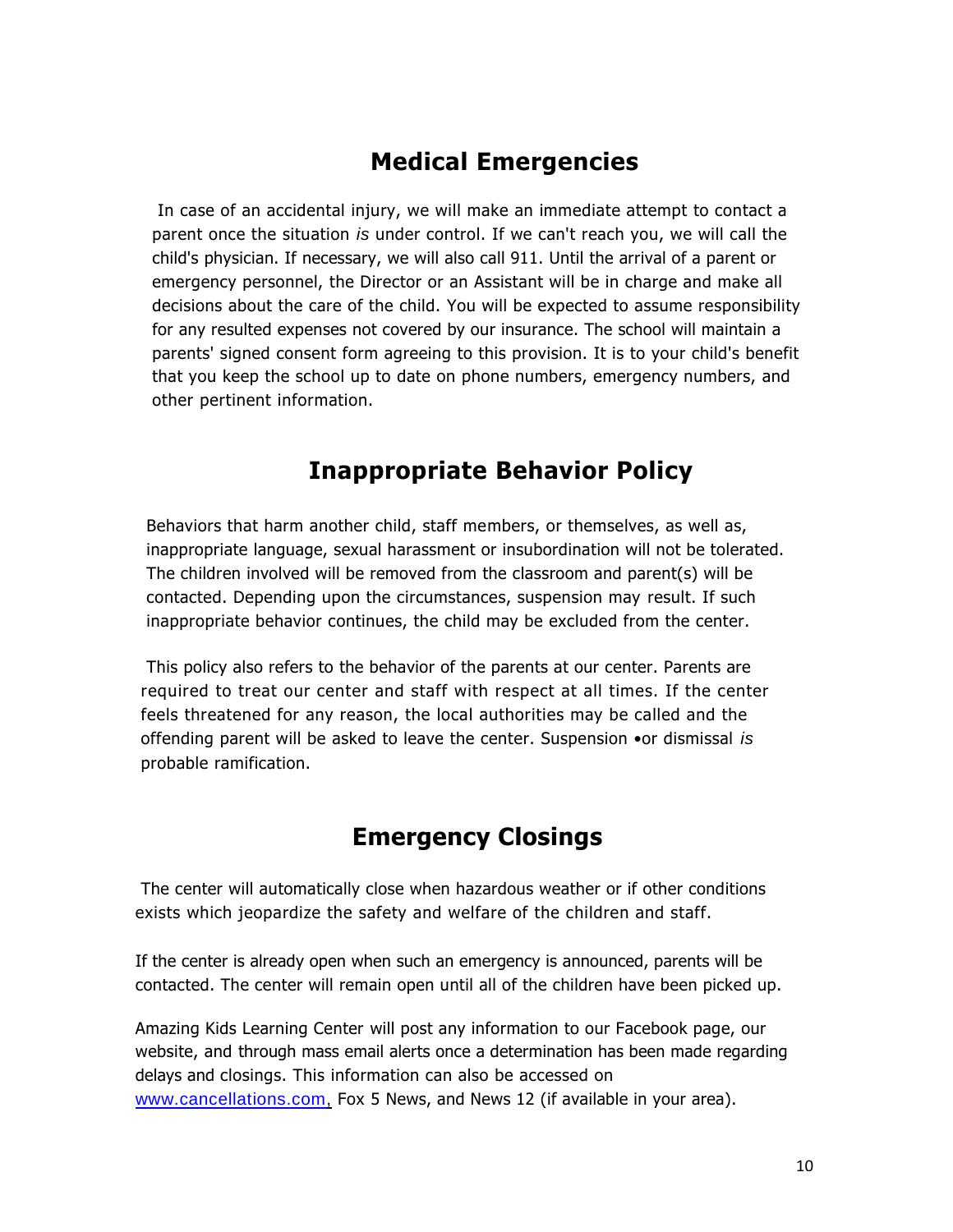# **Holiday Closings**

Our Center follows a "Corporate Calendar" for holiday *closings. A* school calendar will be given to the parents upon enrollment. *A* new school calendar is usually distributed in December of each year.

### **The Program**

#### **Daily Activities**

Daily activities appropriate to developmental levels include:

- Art
- Using Manipulatives
- Music
- Movement
- Creative Dramatics
- $\bullet$  Blocks
- Cooking
- Reading
- Science Activities
- Outdoor Play

#### **A Goal Directed Program**

The program we pursue is skewed towards helping children develop habits of observation, questioning, and listening. It *gives* them awareness of their own feelings and of their right to express those feelings by sometimes channeling them into other means of expression. They learn that they are free to make choices and that as long as they stay within the limits of consideration for people and things, they do not always have to conform. *An* open-ended program like ours prepares children to utilize their intellectual and creative abilities in future learning tasks.

#### **Parent/Teacher Conferences**

Formal parent conferences are scheduled every *six* (6) months by *sign* up. Parent initiated conferences may be set up at any time. Conferences do not take the place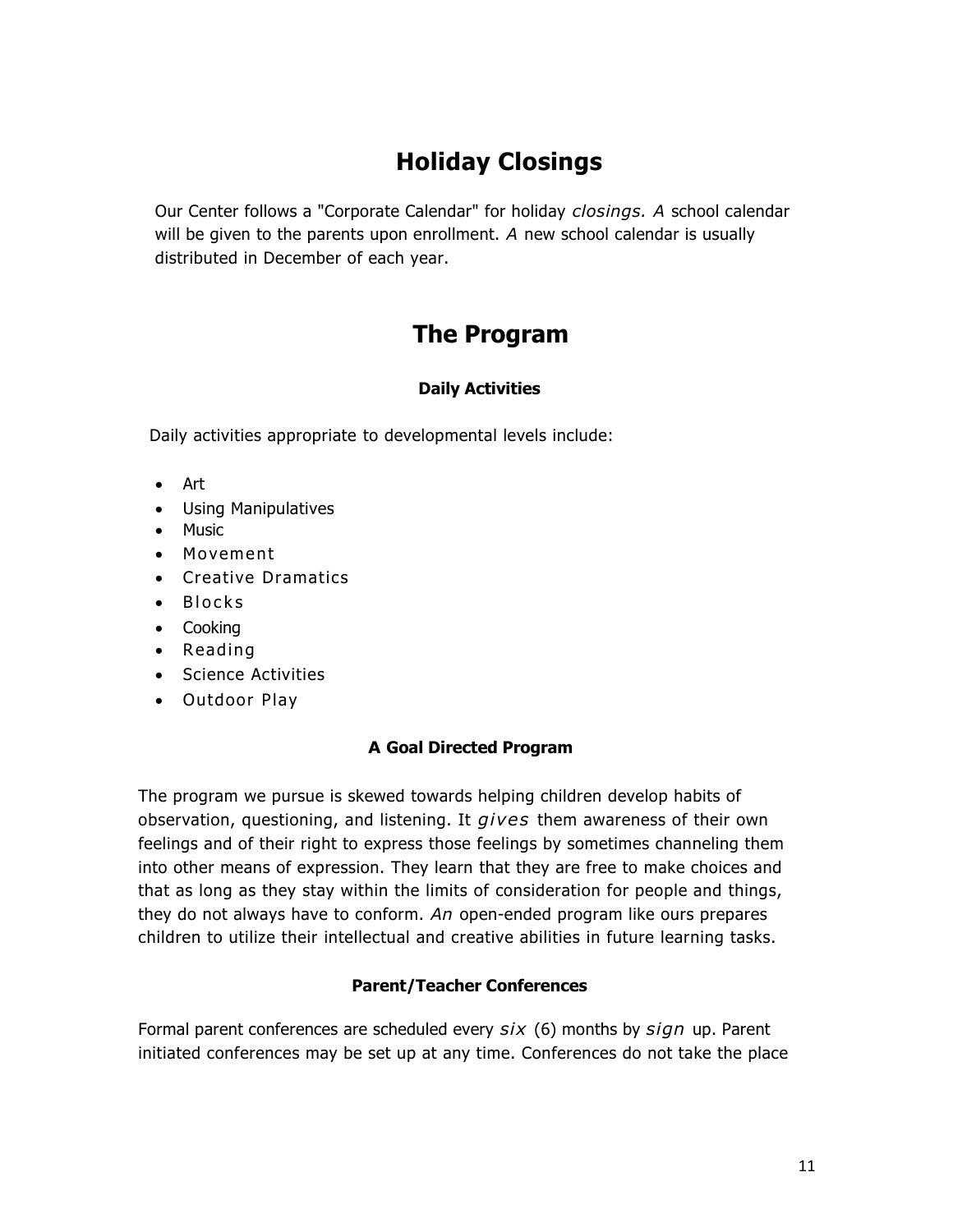of daily communication between staff members and parents, but rather allow opportunities for in-depth discussions of your child's development.

#### **Outdoor Play**

Since children benefit from fresh air and *exercise* even in cold weather, we include outdoor play into our daily schedule. Outdoor play is avoided during downpours, storms, or extreme temperatures. Children should be appropriately dressed according to the weather. Send snow pants and boots during the winter months. No child will be exempt from partaking in outdoor play. If you feel your child cannot partake in outdoor play due to illness or weather conditions, please keep your child home from the center that day.

#### **What to Wear to School**

Think of your child's comfort - provide simple clothing that is free of complicated fastenings. Provide clothing that is sturdy and washable. Child's play is intense, so expect your child to get dirty.

Finally, please make sure all clothing is labeled. Amazing Kids Learning Center *is* not responsible for lost or damaged clothing. No open sandals, please.

#### **Clothing and Supplies**

Make sure that your child has at least two (2) complete changes of clothing that are weather appropriate in their cubby in case of toileting accidents or accidental spills.

#### **Naptime**

"Quiet Time" is given to the children enrolled in the extended and full-day programs. Although the children are not required to nap, "quiet time" must be observed (as required by our licensing agency). Young children need to rest in order to decompress, regroup and recharge for the afternoon activities.

#### **Nutrition**

Children who attend our program will be supplied with a nutritious breakfast and lunch, as well as morning and afternoon snacks. *A* nutritionist approves all meals. *A*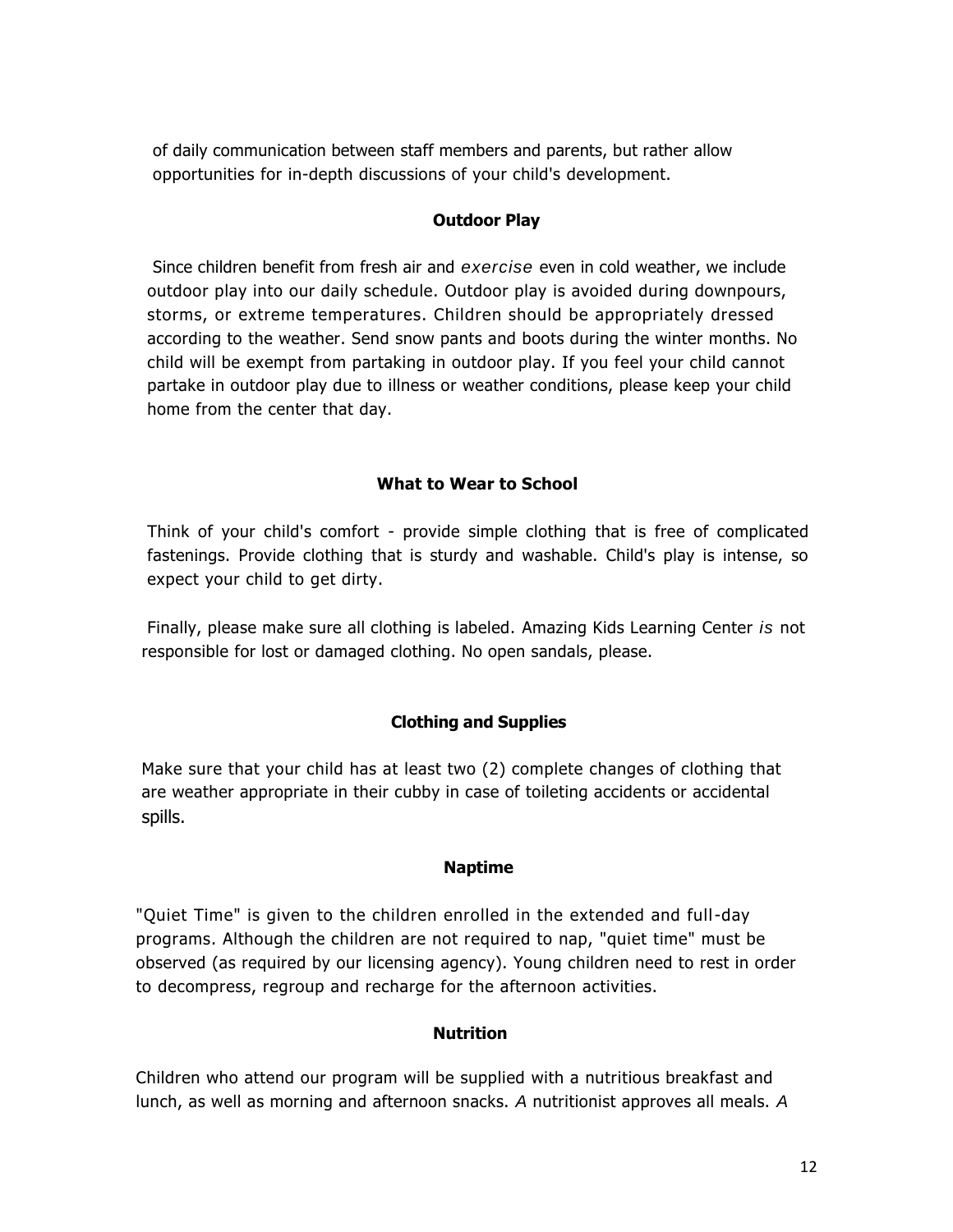menu *is* provided upon enrollment. The menu is subject to change due to availability of foods.

#### **Discipline**

Whenever a child at the center disrupts others, our staff uses a method called "sit and watch". This method of helping children learn how to get along with the other children *is* very acceptable to parents and staff, while at the same time effective in minimizing classroom disruptions.

In "sit and watch", a disruptive child is told what he did and what he should have done. The child is asked to sit at the edge of other children's play to watch them. After 20-30 seconds of sitting quietly, the child is then invited to return to the others and *is* reminded of what acceptable behavior is. The caregiver then keeps watch for the first opportunity to comment on how well the child is getting along with the other children.

# **Learning Academy Biting Policy:**

Amazing Kids Learning Center regards biting as a serious health issue, however, each biting incident *is* considered on a case-by-case basis. It *is* policy to document every biting incident. Parents of both the "biter" and the "bitee" will receive these reports to be signed and placed in their folders. These reports are extremely important; they track when and under what circumstances the incident occurred.

Should the child become a habitual biter, certain steps will take place to ensure the health and safety of all children involved. These steps include, but are not limited to;

- Meetings with the biters parents and Amazing Kids Learning Center staff
- Changing the circumstances of the biting incidents
- Shadowing
- Recommendation of Professional Evaluation Services

Amazing Kids Learning Center *is* obligated by state regulations to keep all parties and their medical records confidential; however, when biting occurs for children who are verbal, it is difficult to sustain confidentiality. Amazing Kids Learning Center will not release the name of the "biter" to the parents of the "bitee". At the same time, please do not expect this information to be given to you if your child is the one who has been bitten.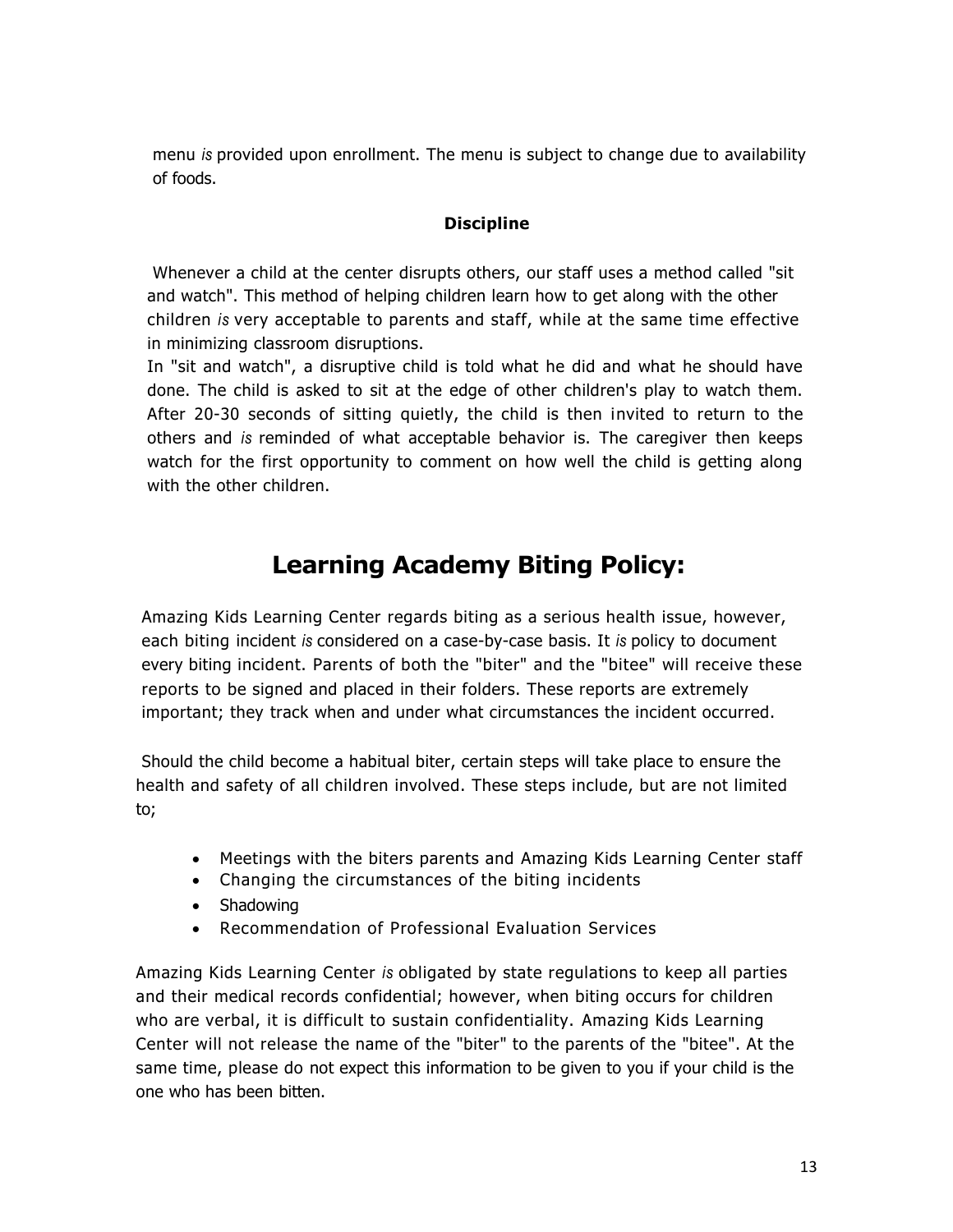### **Child Abuse**

Child abuse reporting is mandated for all center personnel. Please explain any unusual injury to the staff before leaving your child for the day.

Any suspicion of abuse or maltreatment of the child must be brought to the attention of the Director. The Director will then make an investigation and, if necessary, report it to the Child Abuse Hot Line.

The subjects of child abuse report could be any parent, guardian, custodian or any other person 18 years of age or older, who is legally responsible for a child, and who was allegedly responsible for causing or allowing the injury, abuse, or maltreatment of such child.

All telephone reports should be made to the New York State Central Register of Child Abuse and Maltreatment (SCR) by calling the statewide, toll-free number 1800- 635-1522.

# **Birthdays**

Since birthday celebrations are very special for children, we celebrate birthdays during the afternoon snack period. Please feel free to send in a special snack to celebrate your child's day. Please speak to your child's teacher for recommendations of snacks for the class. Please remember that children have allergies to certain foods.

Health and safety concerns do not allow the distribution of candy, toys or commercial party favors.

# **Toys from Home**

Except for toys that are needed in the very opening days of school to help ease your child's transition from home to school, we ask that you leave your child's toys at home or in your car. Toys from home are not acceptable in a group setting *since*  they are not made to withstand the play of many children. Additionally, many children do not like to share their own possessions, and this can cause classroom conflict. Many teachers welcome books to be shared in the classroom, and videos for rainy days. Please clear all books and videos with your child's Director or teacher.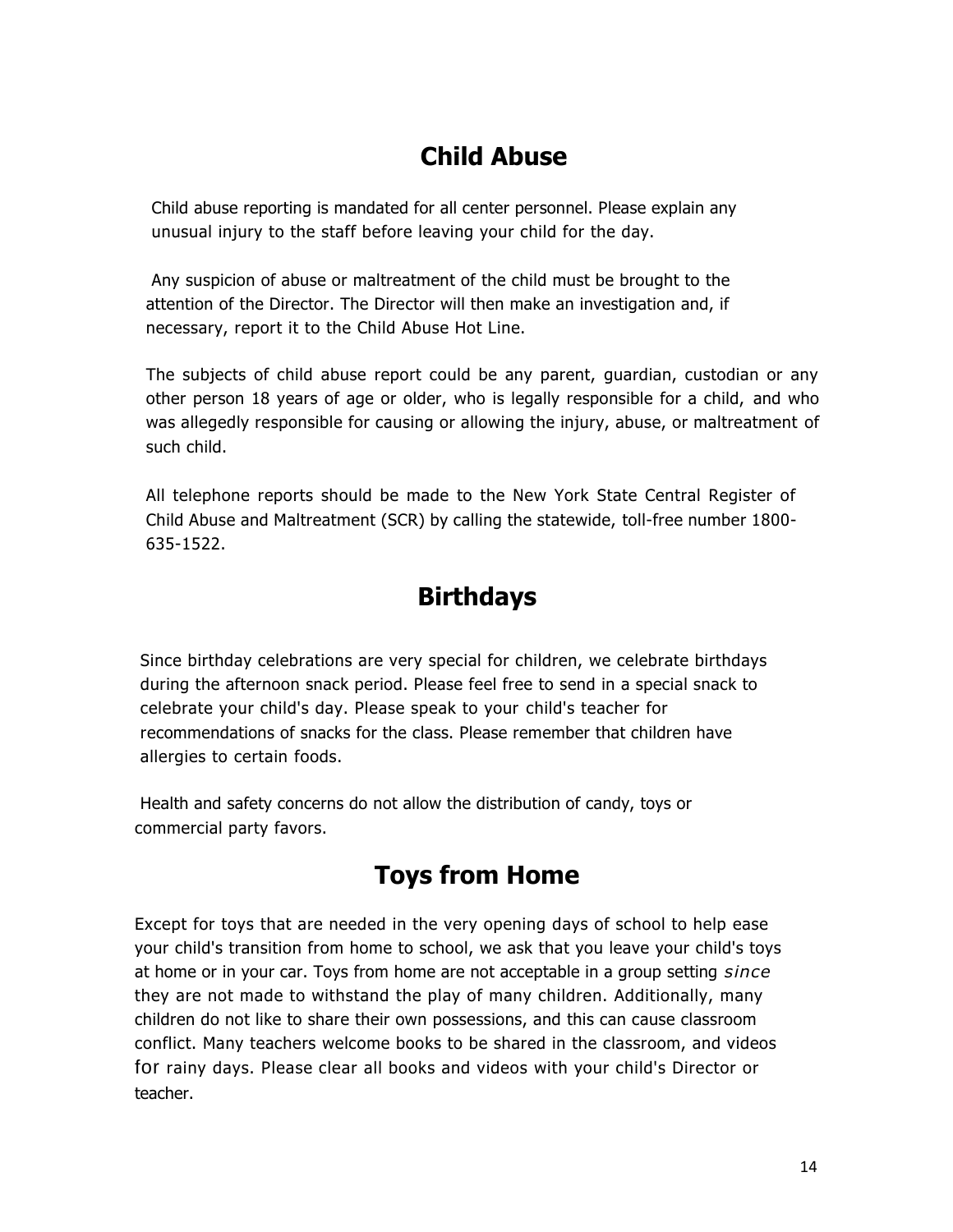# **Orientation of Child to School and Separation from Parent**

Starting school *is* an exciting experience for a young child - but it can also be a difficult one. Whatever the personality of the child, however eager he or she may seem to be for the new situation, there will be a moment when the child suddenly realizes that you are not going to be there. The apprehension that accompanies this realization is a normal reaction. Most children have little difficulty adjusting to school after they have made an initial visit with the parent. Nevertheless, it is important to introduce the child to the school in a way that will make this first separation from the parent as easy as possible.

#### **Here's how we do it:**

- Introduce a child to his/her program by having a child come for a series of three or four brief visits.
- Adults who stay more than an hour should gradually move out of the room. When children *sense* that they are not being closely watched, they will usually start to *relax.*
- *Always* say "goodbye" to your child, and leave quickly and unhesitatingly without looking back. If a child cries at the moment of separation, the crying will seldom continue for more than a few minutes. Our staff *is* trained to calm your child and get them to interact quickly in an activity to get their mind off the separation.
- Sometimes, children who have not cried at all during the day will start in when the parents come to pick them up.
- If the separation seems to be unusually difficult for both the parent and the child, arrange to have an adult other than the parent bring the child to school in the morning. The separation difficulty usually takes place only with the parents, especially the mother. After being brought a few times by someone other than a parent, the child may be able to face the separation from the parents with ease. We suggest that your child be picked up a little earlier on the first few days of school. Often the child *is* fine until other parents arrive for their children. Apprehension may then begin as to whether the child, too, will be picked up.
- It *is* normal to go through a period of adjustment during such a big change in your child's life. Our staff will try to prevent trauma by anticipating the many difficulties that may arise. Even if no difficulties arise, it *is* good to be prepared. It *is* usually better to find out at the very beginning if the child is going to have some difficulties with the separation. Sometimes on the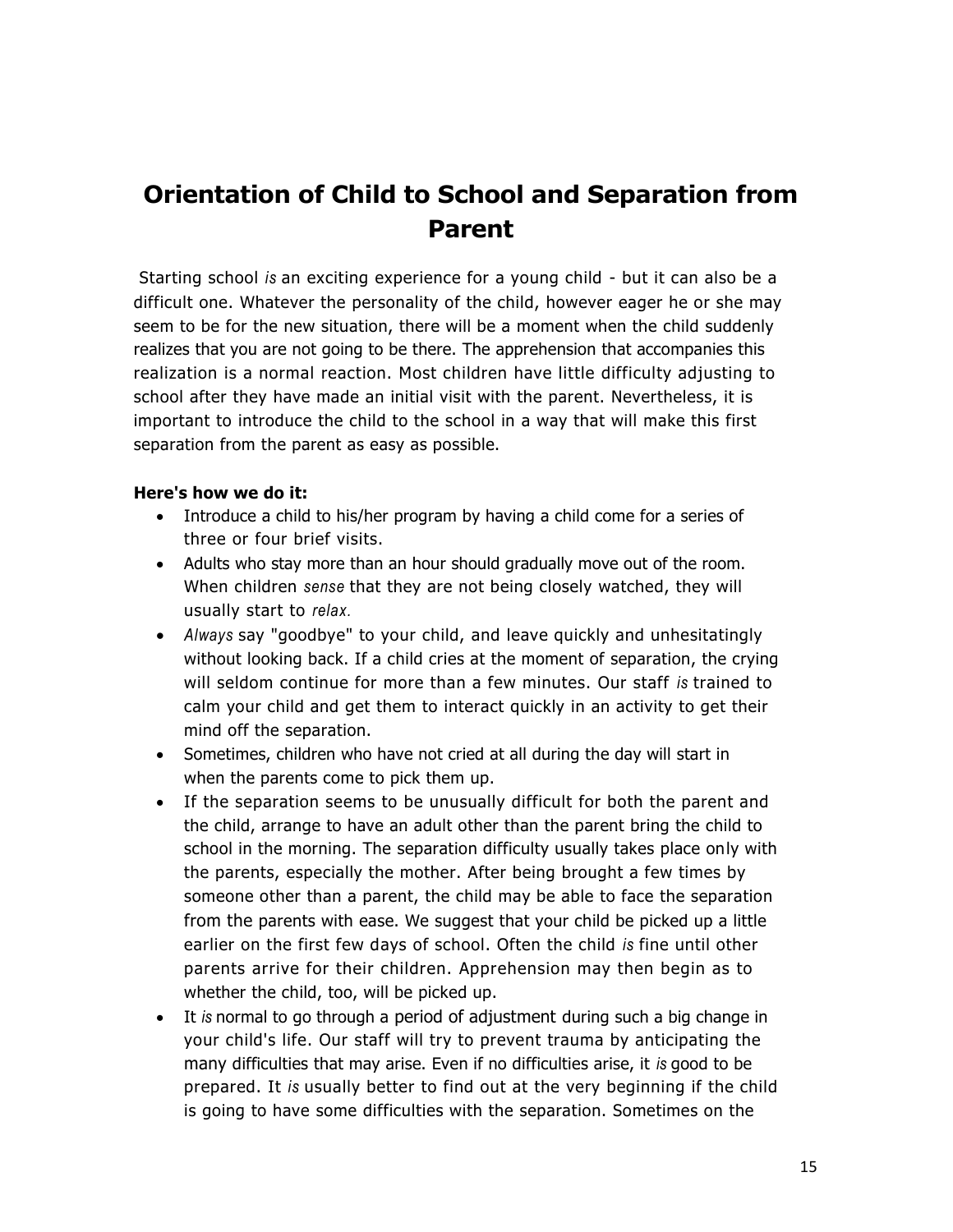first day at school the child *is* so absorbed with the toys and the environment that there will not even be an awareness of being separated from the parents. Frequently in such an instance, the adjustment will be made sometime later - anytime from a few days to a few *weeks* later. It is a normal part of a child's wholesome growth in learning to accept change and being away from home.

 Our staff will help you understand that children's emotions are similar to those of adults. This will help an apprehensive adult to have a more wholesome empathy for the child's problems of separation. It is important that the parent give the child some extra time, personal ( physical) contact, and love during the opening few days of school. Allow the beginning days of school to be gentle, casual, and nonthreatening but by responding to questions or comments directly from the child.

# **Separation of Parent from Child**

It *is* sometimes just as difficult for parents to face separation from the child on the first day of school as it is for the children. Our staff will help the parents recognize these feelings and reassure them that it *is* a normal reaction.

If necessary, our staff will review the school programs; the health and safety precautions; the opportunities for the children to learn, grow, and have fun; opportunities for individual care and attention; and all the other details about the overall staff planning for the children's adjustment to the school. We encourage conversation between parents, staff and the Director.

### **To Our Parents**

- We want you to know, to understand, and to *discuss* with us your goals.
- We want you to look into our busy, happy, noisy, creative classrooms and *see*  your child at play.
- We want you to realize the validity of play and what is being learned.
- Parents and teachers together can help your child develop his or her full human potential.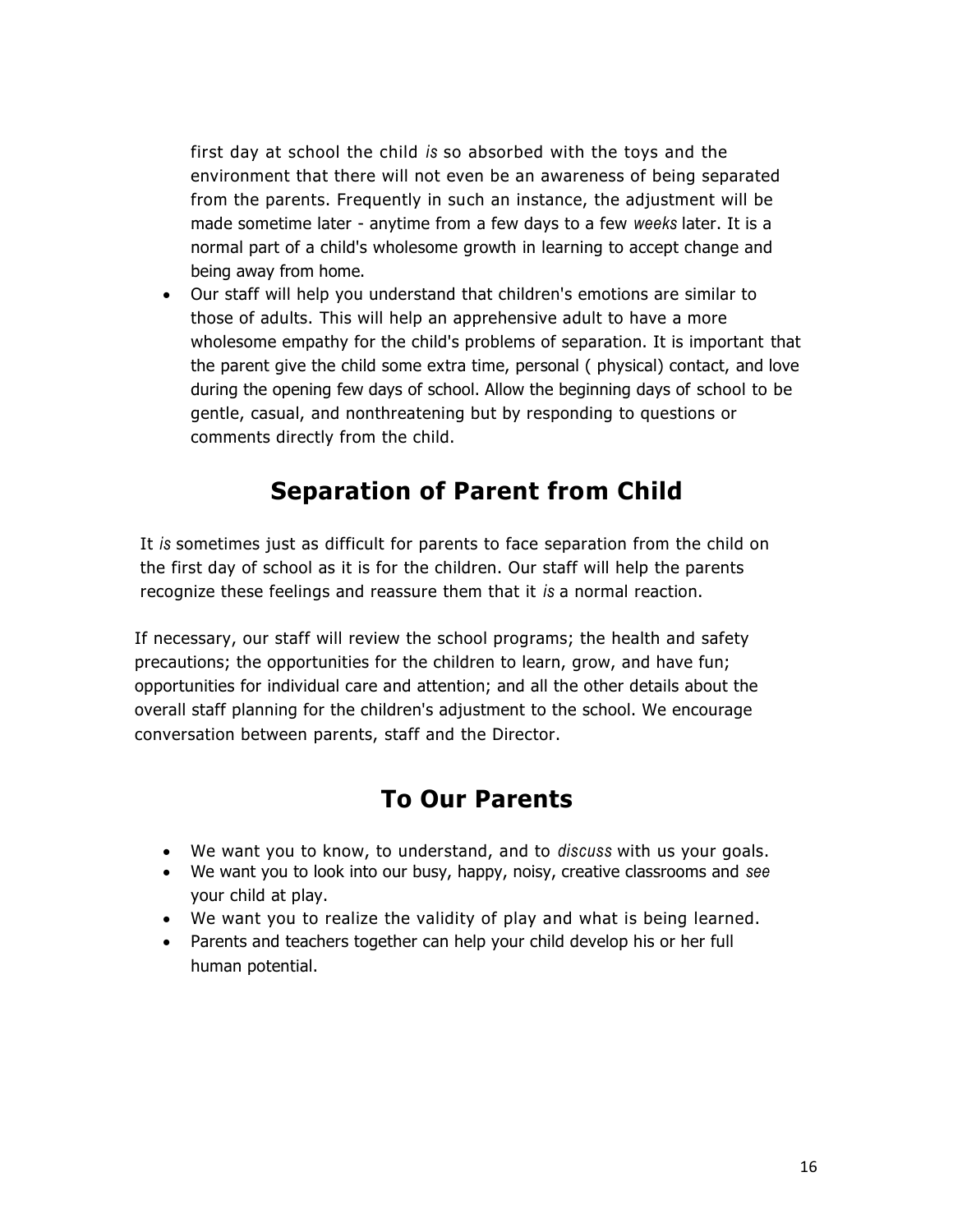# **Important Reminders**

*Always:*

- Keep the center well supplied with well-marked clothing (i.e. change of pants, shirts, undershirts, underwear, socks, shoes, etc.)
- Notify a staff member of any previous injury your child has before dropping him/her off in the morning.
- Call the school in case of any serious illness or any other reason for your child's absence.
- Inform the school of any special need your child may have, whether it is a permanent or temporary situation (i.e. medication, special diet, allergies, etc.)
- Keep the school informed of any changes in address, home, work or emergency phone numbers.
- Inform the school if your child *is* in the process of potty training. It allows the staff to work along with you.

Although Not *Always* Possible:

- Contact the school in the event of an after closing pick-up.
- Please try to make our "special events" throughout the year. These events give your child a chance to experience his/her school with you. These events also give you a chance to meet and socialize with other parents.

Keep in Mind:

- In any type of inclement weather, please visit our Facebook page, log onto [www.cancellations.com](http://www.cancellations.com/) to be aware of any school delays or school closings.
- Express any concerns or questions you may have immediately. Most concerns and questions are easily answered and justified, therefore, voicing your thoughts can relieve any doubts you may have. *Concerns* and questions are welcome, as are any positive comments you may have.
- If you ever feel that there is a problem, concern, or complaint that you cannot resolve with your Center Director, you can always reach a representative from Amazing Kids Learning Center at 1-718-684-3100 or via email through our website at [www.amazingkidsny.com](http://www.amazingkidsny.com/) .

**And Remember That.... Childhood is a Journey, Not a Race!!**